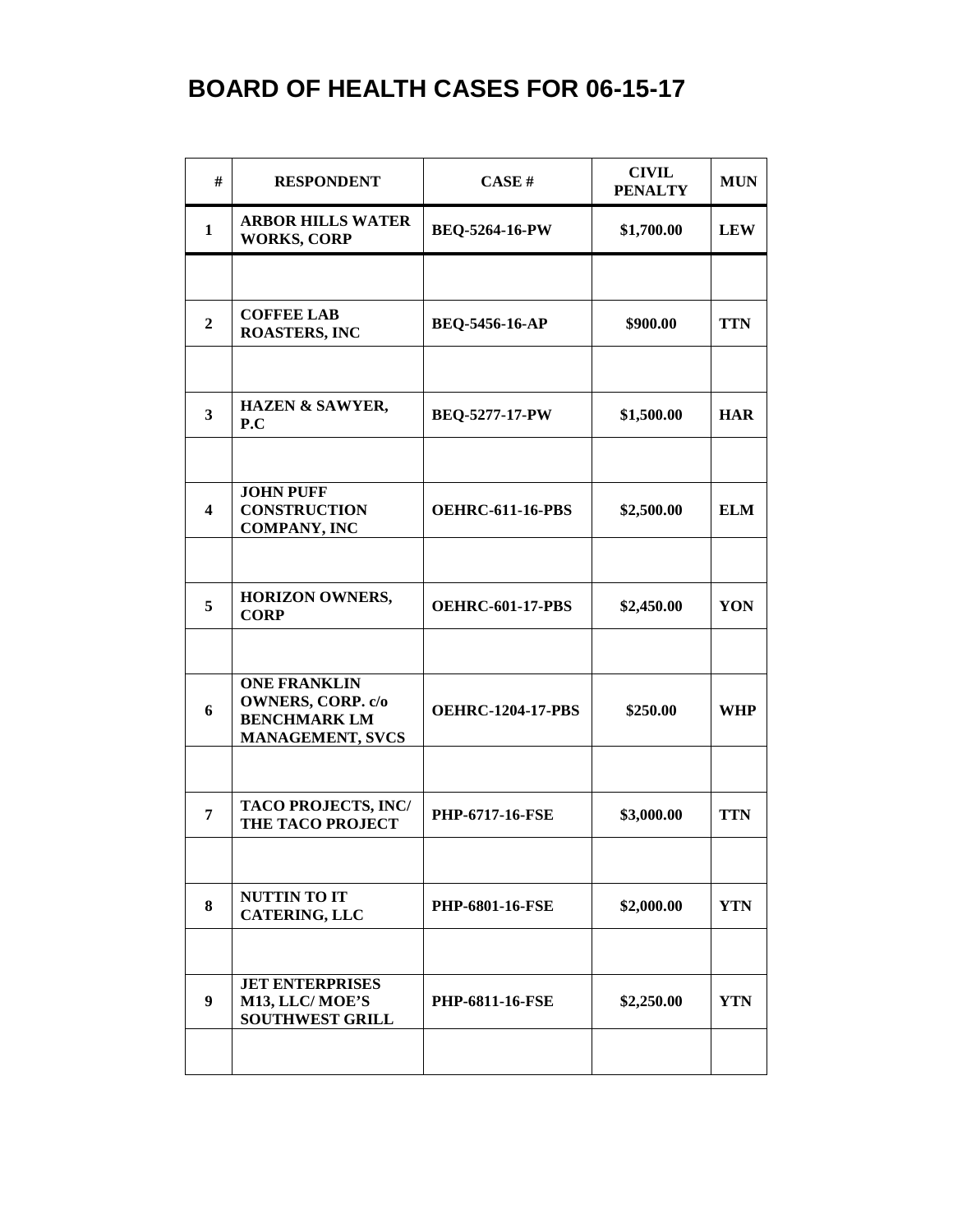## **BOARD OF HEALTH CASES FOR 06-15-17**

| #  | <b>RESPONDENT</b>                                                     | <b>CASE#</b>           | <b>CIVIL</b><br><b>PENALTY</b> | <b>MUN</b> |
|----|-----------------------------------------------------------------------|------------------------|--------------------------------|------------|
| 10 | TWO MEN & A LADY,<br><b>INC/GORDON'S DELI</b><br><b>CAFÉ</b>          | PHP-6816-16-FSE        | \$1,300.00                     | <b>CRO</b> |
|    |                                                                       |                        |                                |            |
| 11 | EJG LEGACY, CORP/<br><b>LICENSE 2 GRILL</b>                           | <b>PHP-6827-17-FSE</b> | \$1,450.00                     | <b>MTP</b> |
|    |                                                                       |                        |                                |            |
| 12 | HAPPY WHISKERS,<br><b>INC/LA VILLETTA</b>                             | PHP-6861-16-FSE        | \$1,000.00                     | <b>COR</b> |
|    |                                                                       |                        |                                |            |
| 13 | <b>MASSA 2, LLC/MASSA</b><br><b>COASTAL ITALIAN</b><br><b>CUISINE</b> | <b>PHP-6347-17-FSE</b> | \$750.00                       | <b>MMV</b> |
|    |                                                                       |                        |                                |            |
| 14 | <b>EAST HARBOR</b><br>KITCHEN, INC/EAST<br><b>HARBOR KITCHEN</b>      | PHP-6506-17-FSE        | \$1,500.00                     | YON        |
|    |                                                                       |                        |                                |            |
| 15 | LA MANDA REST,<br><b>CORP/LA MANDA'S</b><br><b>REST</b>               | <b>PHP-6512-17-FSE</b> | \$1,100.00                     | <b>WHP</b> |
|    |                                                                       |                        |                                |            |
| 16 | <b>TROJAN FOODS, INC/</b><br><b>PEPPERED PICKLE</b>                   | <b>PHP-6685-17-FSE</b> | \$300.00                       | <b>TUC</b> |
|    |                                                                       |                        |                                |            |
| 17 | <b>JP BRONXVILLE, INC/</b><br><b>HAIKU BISTRO</b>                     | <b>PHP-6777-17-FSE</b> | \$800.00                       | <b>BRX</b> |
|    |                                                                       |                        |                                |            |
| 18 | PARADISOS REST,<br><b>CORP/LEFTERIS</b><br><b>GYRO 11</b>             | <b>PHP-6794-17-FSE</b> | \$2,550.00                     | <b>MTK</b> |
|    |                                                                       |                        |                                |            |